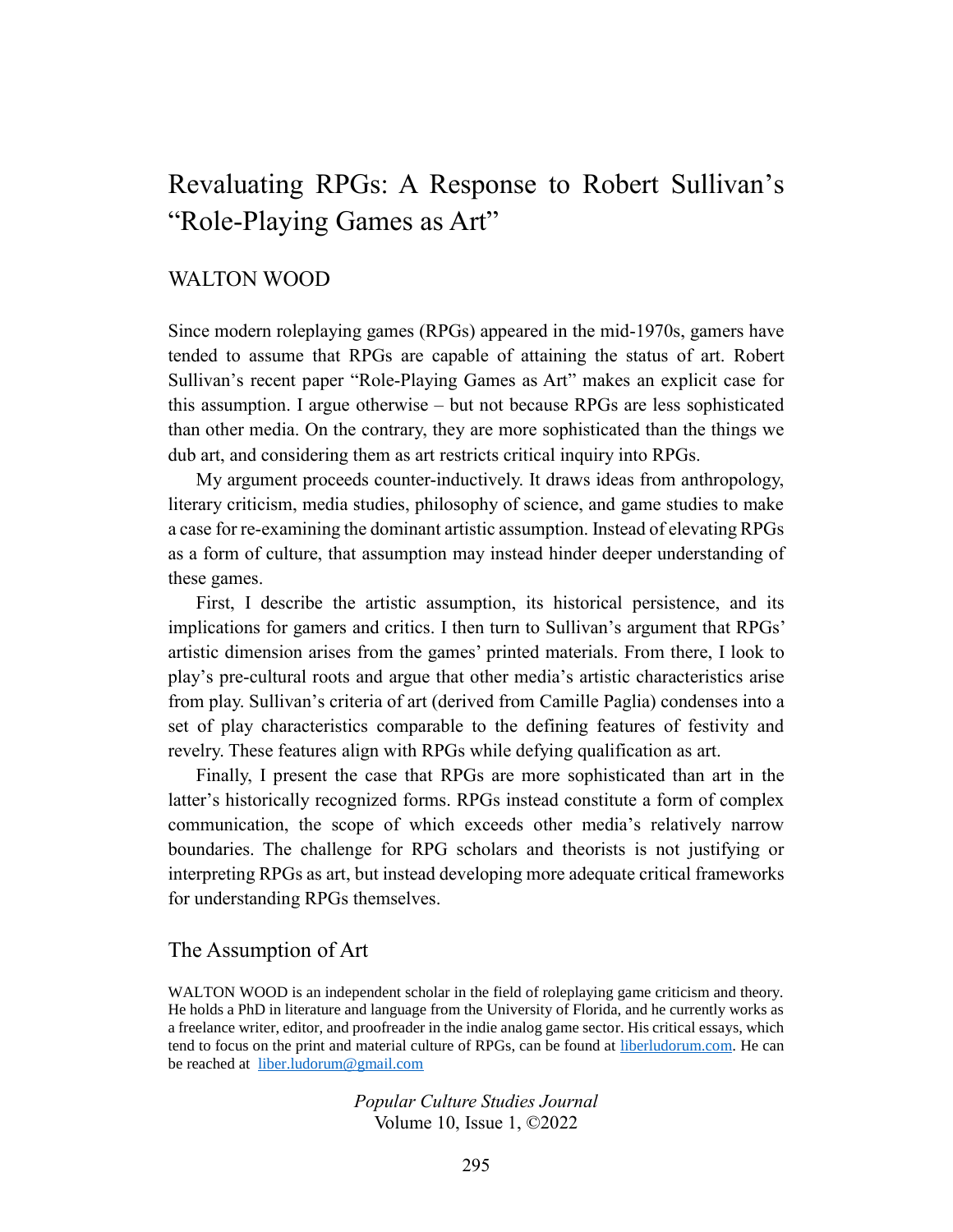Sullivan's main concern is legitimizing RPGs within academic discourse by establishing them as "the new mode in the larger concept of art" (34). This goal makes inherent assumptions about culture, art, and roleplaying games. These assumptions are not original to Sullivan; they have been present since RPG players turned to interpreting and analyzing the games they play. In *The Elusive Shift*, Jon Peterson quotes many early players/designers/theorists – in context, they are simultaneously all three – who claim games are an artform. Among them are Ed Simbalist, who argues games are a narrative art akin to literature (Peterson 197); Dave Hargrave, who considers RPGs a performance art similar to improvisational theatre (207); Scott Bauer, who also likens roleplaying to film or theatre performance (239); and others are also discussed in passing.

Robin D. Laws' seminal essay on RPG criticism wears this notion on its sleeve and in its title: "The Hidden Art." In "I Have No Words, But I Must Design," Greg Costikyan characterizes games as their own distinct artform. John H. Kim, in "A Brief History of Fashion in RPG Design," explicitly examines the subject as an "artistic history" and periodizes its movements. Doctor Rotwang explicitly argues for games as art, albeit using a relatively lean definition of art as "a thing of beauty" that serves to "move" the audience. Other supporting instances abound in the history of RPG discourse, but I will not belabor the point here.

Even if all gamers do not subscribe to this viewpoint, there is a very visible and sizeable population who implicitly accepts and upholds the assumption that RPGs can achieve the status of art. This community's authority to establish and maintain that interpretation must be the first object of scrutiny.

# The Influence of the Interpretive Community

The following summary is based on Thomas Kuhn's *The Structure of Scientific Revolution* (Sections I-V) and Stanley Fish's *Is There a Text in This Class?* (Introduction and Chapters 13-15). Kuhn and Fish devote their attention to scientific research and literary scholarship, respectively, but their observations and frameworks align closely, and they together present a model for examining any body of knowledge and its adherents.

Sullivan and all other RPG critics, scholars, and designers inevitably work within the framework and mindset of the academic and popular discourse surrounding RPGs. This interpretive framework implicitly informs (if not outright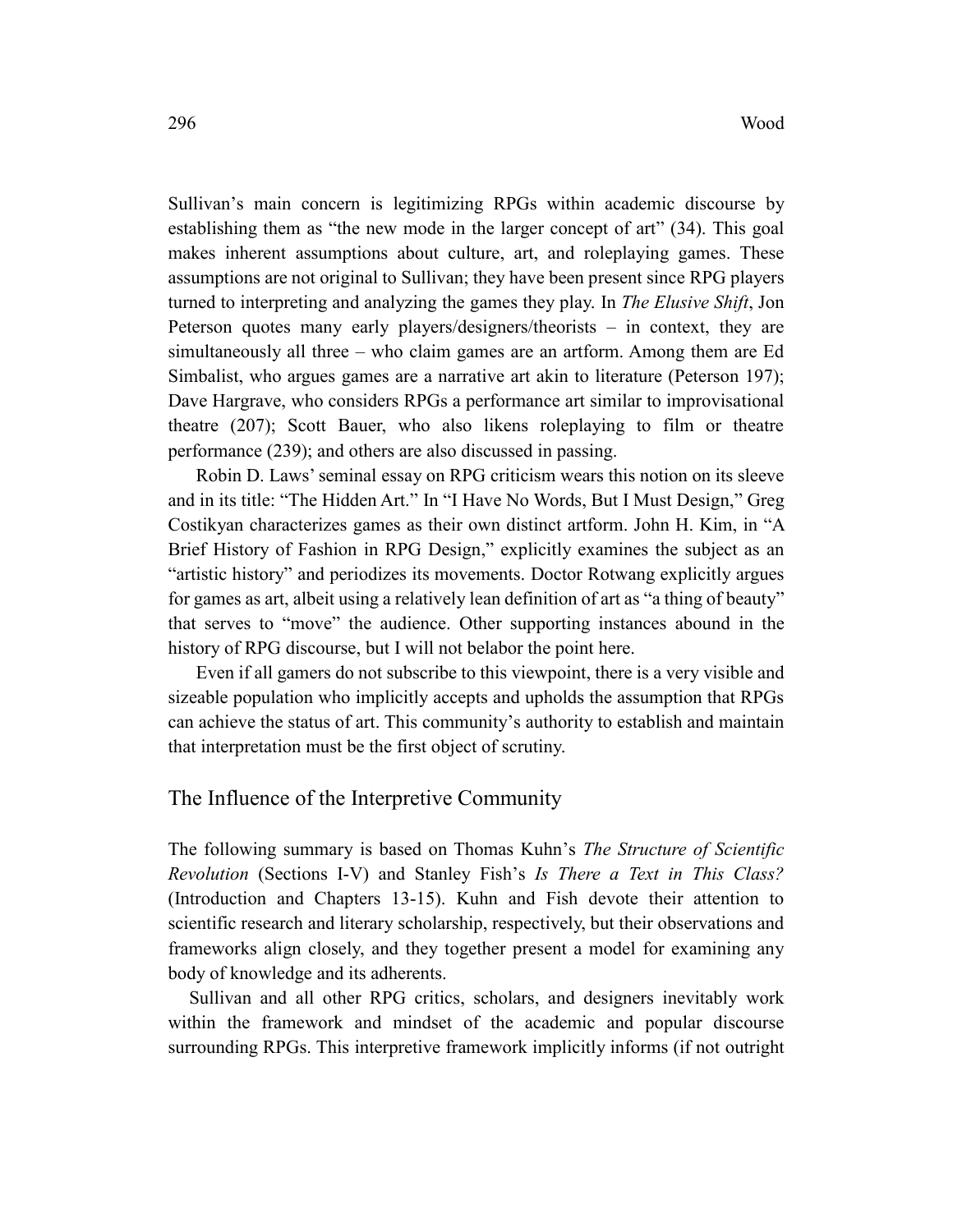dictates) the way the community perceives and understands RPGs. The major components are the paradigm, the interpretive community itself, and the objects they interpret.

Kuhn describes paradigms as bodies of knowledge and inherent assumptions. The paradigm informs the interpretive community, and it also defines the objects that the community scrutinizes and the characteristics those objects are perceived to possess. These perceived characteristics are the material of their attention and study, but as much as they inform interpretation, they simultaneously limit it as well; they can only be talked about because they have already been identified as something to talk about. Rather than constituting objective facts, the perceived characteristics implicitly define what that community can say about what it studies.

One of Fish's experiments (which he describes in Chapter 14) demonstrates how interpretive models call their objects into being rather than studying objective, stable phenomena that exist independently of their observers. At the end of a class session devoted to linguistics, Fish drew a box around a list of scholars' names, labeled it a poem, and instructed his next class to read it as such – and they did so very successfully. The words were not initially written with poetic intent, but because Fish presented the text as creative rather than informational, his students immediately began to interpret it within those boundaries. But if Fish hadn't presented it as something appropriate for interpretation, the students would never have perceived it as literature. This demonstrates how the interpretive paradigm defines and characterizes objects of interpretation rather than simply being applied to objective, raw materials.

Fish's example is a useful illustration, but it doesn't fully illuminate interpretive assumptions' epistemological consequences. To better understand their repercussions, we can turn to another instance in Kuhn's domain: light's waveparticle duality. While working on *Optics*, Newton failed to reconcile this paradoxical dual nature. He chose to suppress the wave characteristics and instead focus on light as corpuscles (particles). The success of Newton's theory effectively marginalized the competing interpretation, thereby foreclosing on inquiry that would resurface with the advent of quantum mechanics and new interpretations of the nature and behavior of particles and energy.

These examples illustrate how modes of inquiry and interpretation establish the characteristics studied, and how they also determine the ends of those inquiries. Interpreting RPGs as art inherently sets goals and therefore limits how gamers, scholars, critics, and theorists think about RPGs. RPGs are worthy of close, serious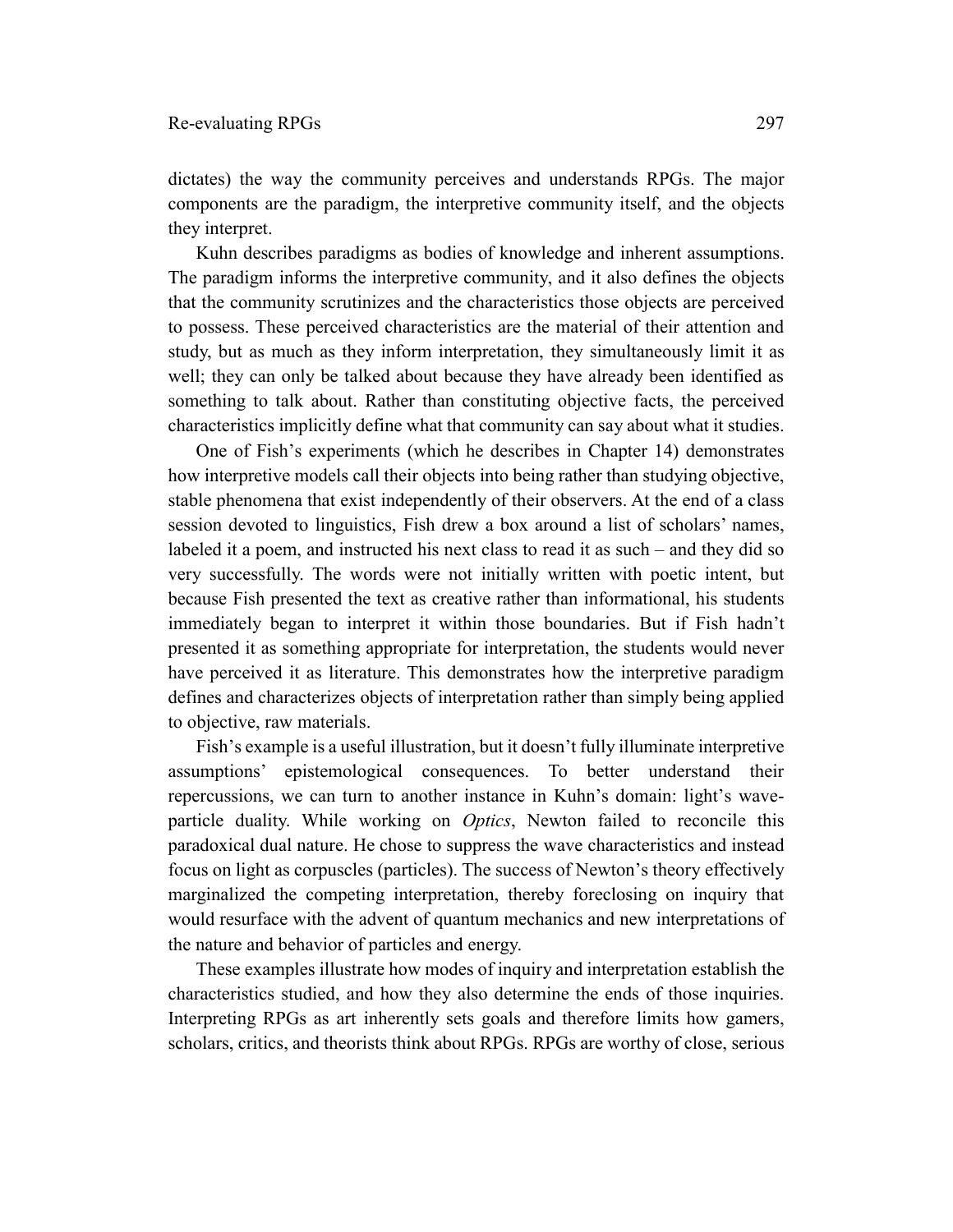attention. However, applying a different set of interpretive assumptions may yield more beneficial and productive (or, at the very least, alternative) results.

## The Imposition of External Standards

Sullivan proceeds from general assumptions that material culture – paintings, texts, architecture, etc. – fall on a spectrum of value, at the high end of which sits art; and if a medium or form – in this case, RPGs – meets criteria for being called art, then its study acquires scholarly legitimacy. In Kuhn's terms, Sullivan's paper is a rallying cry for normal science: exploring gaps in the paradigm to improve its descriptive and predictive accuracy. In this case, the paradigm assumes all media tend toward art. As a result, the methods and assumptions that inform and guide art criticism and interpretation must be adequate for the scrutiny of RPGs.

In *Cybertext*, Espen Aarseth argues vehemently against this supposition. For Aarseth, RPGs are "oral cybertext" (98) – an interactive medium that is ergodic, requiring "nontrivial effort" by the reader/player "to traverse the text" (1). This extra, ergodic effort differentiates cybertexts from traditional texts and other noninteractive media. In his first chapter, Aarseth recounts how literary critics initially tried to interpret cybertexts using theories and frameworks developed for the study of non-ergodic texts. He concludes:

Even if important insights can be gained from the study of extraliterary phenomena with the instruments of literary theory (cautiously used), it does not follow that these phenomena are literature and should be judged with literary criteria or that the field of literature should be expanded to include them. In my view, there is nothing to be gained from this sort of theoretical imperialism. (15-6)

Aarseth is concerned primarily with digital cybertexts, but his warning also applies to the analog realm. Subjecting RPGs to external standards and values limits our capacity to investigate and understand the games themselves as games. By their very nature, RPGs overrun and exceed those theoretical, evaluative boundaries.

In "I Know What I Like!" (a direct response to Laws' "The Hidden Art"), Brian Duguid similarly warns against adopting a vocabulary external to RPGs. Taking a Marxist stance, he argues that RPG players are simultaneously both consumers and creators. RPGs embrace participants' play rather than mandating their passive consumption, and classifying RPGs as art alienates players from their own creative work.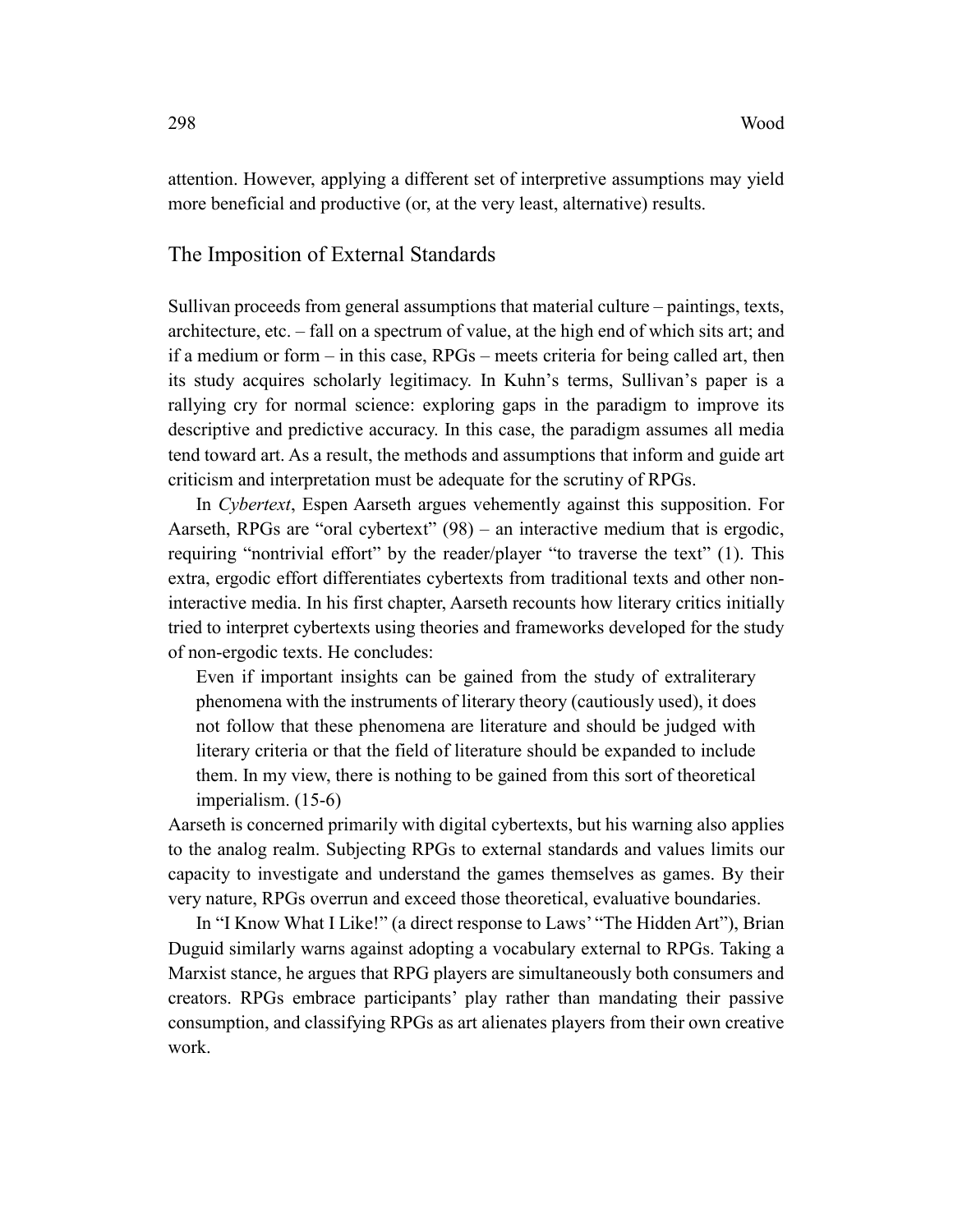$\overline{a}$ 

Aarseth and Duguid both argue that we need a different interpretive approach to discuss and better understand RPGs themselves. Before broaching new interpretive models, we have to understand why those different approaches are called for.

# The False Analogy of Comics and RPGs

To pave the way for discussing RPGs as an artform, Sullivan cites the emergence of comics scholarship and its reception in academia. Comics are, in the simplest terms, the unity of visual and verbal art, both of which – as visual arts and literature – were already recognized by universities, intellectuals, and the public at large. Despite this precedent, scholars faced significant professional and popular resistance when they began talking about comics in an academic setting.

My mentor, the late Donald Ault, contributed significantly to advancing comics scholarship while at Berkley in the 1970s and later at Vanderbilt and the University of Florida;<sup>1</sup> see his essay "In the Trenches, Taking the Heat: Confessions of a Comics Scholar" for a detailed account. Don did not found comics scholarship, but he fought to conduct undergraduate courses and graduate seminars about comics, thereby legitimizing comics studies within US academic institutions – the interpretive community that dictates art's legitimacy – by establishing comics' "'literary' aspects" (Ault).

However, RPG books' graphic and literary merits should not be the foundation for evaluating the sophistication and value of RPGs themselves. Sullivan's analogy with comics exemplifies a peculiar confusion in the RPG community: that "RPGs are understandable as a singular art, through a convergence of graphic design, visual art, and writing designed to encourage improvisational performance" (34). He goes on to emphasize how the "overlap between art and RPG exists in the form of these representations and writings" (38), thereby situating artistic merit in the material book. Later in his essay, Sullivan asserts that "the purpose of D&D is use: to be a played game" (44). But dice, books, and the other documents and materials used to play RPGs are not the game itself any more than a ball, lined turf, and jerseys constitute a game of football. They are the tools used to play the game.

<sup>&</sup>lt;sup>1</sup> Don's comics scholarship program at UF spawned the game studies group there, which he fostered and advocated for even though he didn't participate actively in the research and scholarship.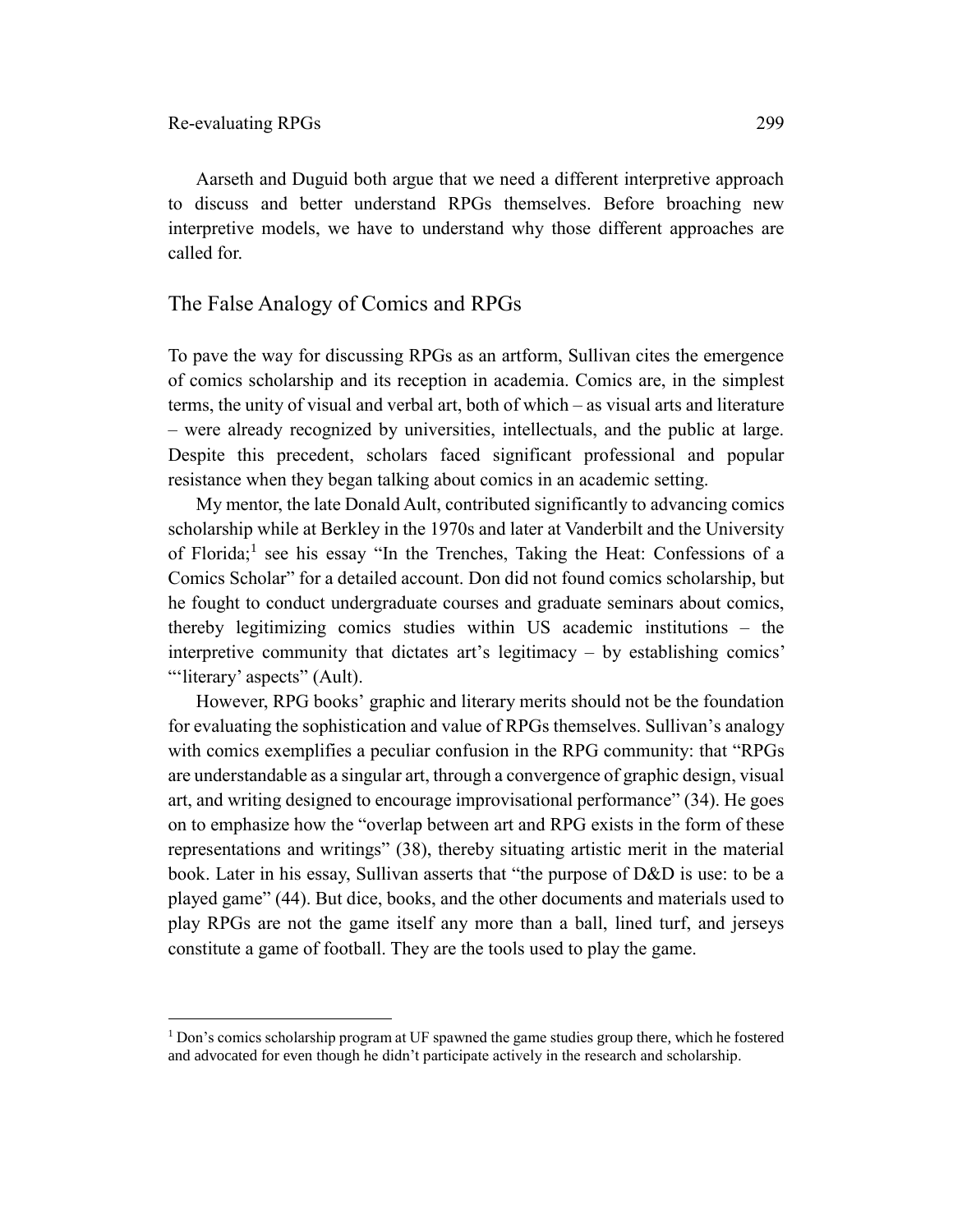RPGs' material culture can, of course, be considered artistic. Documents can demonstrate sophisticated and creative use of design principles, and the writing can possess a literary quality in the sense of being emotionally and intellectually evocative. Even if we do not currently assign artistic merit to these images and texts, they may someday be granted the status of art even though they were originally intended for a purpose other than aesthetic appreciation and contemplation. As E.H. Gombrich reminds us, "most of the paintings and statues which are now lined up along the walls of our museums and galleries were not meant to be displayed as Art. They were made for a definite occasion and a definite purpose" (32).

Classical Greek amphora, for instance, sit under glass in museums where patrons can appreciate visual designs depicting daily activities and mythic stories. But thousands of years ago, these objects were valued for more than their aesthetic appeal; they were used as vessels for storage and transportation.

In the Western tradition, art has often been the province of the wealthy, and as such, it has served the practical purpose of communicating status and opulence. A painting did not necessarily have to directly represent this through its subject matter; it expressed wealth simply through the fact of being a painting, a rarified and costly decoration. During much of that tradition, religious institutions held great material wealth, and so they became the source of much art. Christian visual art in the Middle Ages provided aesthetic adornment within churches, but it also served the practical purpose of conveying religious tales and lessons to an illiterate population. Morality plays served the same function through performance and verbal narrative, but they have since passed into the jurisdiction of literature and theatre history classes. In these latter cases, art's aesthetic value was crucial for capturing and holding its audience's attention. But its purpose went beyond gaining a viewer's attention; once it had done so, the creative work could fulfill its true practical purpose (like instilling respect or prescribing morality).

Sullivan's argument for RPGs as art depends on the reification (and even fetishization) of the material objects at the expense of accounting for their intended purpose, which – as Sullivan points out – is to be used. There is a fundamental confusion about what exactly is being qualified as "art" in Sullivan's argument, and that confusion persists in the larger critical discourse. Are we talking about the materials? Or the *use* of those materials to play the game? Clearly, the physical objects can possess artistic merit, but as Gombrich suggests, considering them as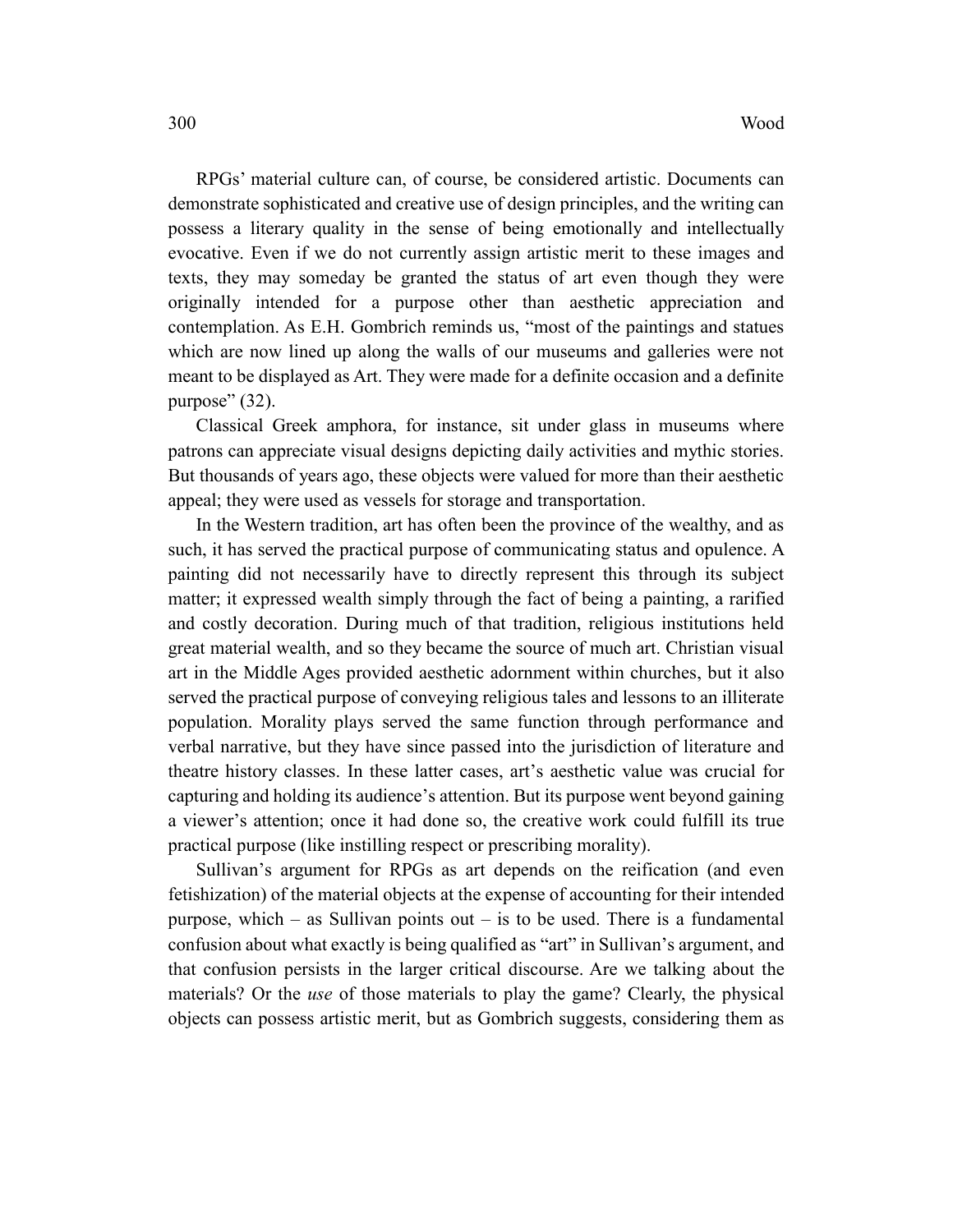art restricts or removes their use value, and RPGs exist only in the use of those materials. RPGs are play.

# *Mörk Borg*: An RPG Art/Rulebook

#### If *D&D* is art by Sullivan's standards, then *Mörk Borg* is a masterpiece.

The vast majority of RPG books, *D&D* included, are written and arranged as instruction manuals. The texts present the technical procedures for using the game systems' mechanics (typically rolling dice and interpreting the results), and they frequently also provide preliminary explanations of what RPGs are and how they are played, guidance on running games and playing characters, and other aspects of the hobby. The books' various apparatuses – tables of contents, numbered chapters, page headings, tables, indices, and appendices – are all designed to make the books easy for players to reference and use during play.

*Mörk Borg* dispenses with most of these textual features. It has no table of contents (though it does have excellent indices) or page headings to help navigate the book's various sections. It does not have an introduction. It does not explain what an RPG is. But despite these omissions, the book is infinitely more user friendly than the rulebooks for more elaborate games like D&D.

Writer and game designer Pelle Nilsson leads his reader into the game with evocative, visceral descriptions of its medieval-apocalyptic setting and lore. After that, he delves into the rules and mechanics, all of which are condensed into a single reference sheet at the back of the book (contra standard RPG practice of filling one or more volumes). Nilsson chooses not to hold the reader's hand and explain everything to them; he instead confronts them with the game's concept and atmosphere, motivating them to further explore the rules and begin playing.

Every step of the way, Nilsson's prose is accompanied by artwork and graphic design by Johan Nohr. Nohr previously served as graphic designer for other RPG rulebooks including *Symbaroum*, *Oktoberlandet*, and *Barkhäxan* (also with Nilsson), all of which more or less follow standard industry practices: a small number of unintrusive typefaces arranged in blocks of text that are juxtaposed with discrete illustrations.

In *Mörk Borg*, Nohr rebels against these standards. The artwork consists of some public domain images alongside Nohr's own original compositions in a variety of styles, and instead of segregating the images and text, the visuals underly and intermingle with the spreads' verbal components. Words sprawl across pages,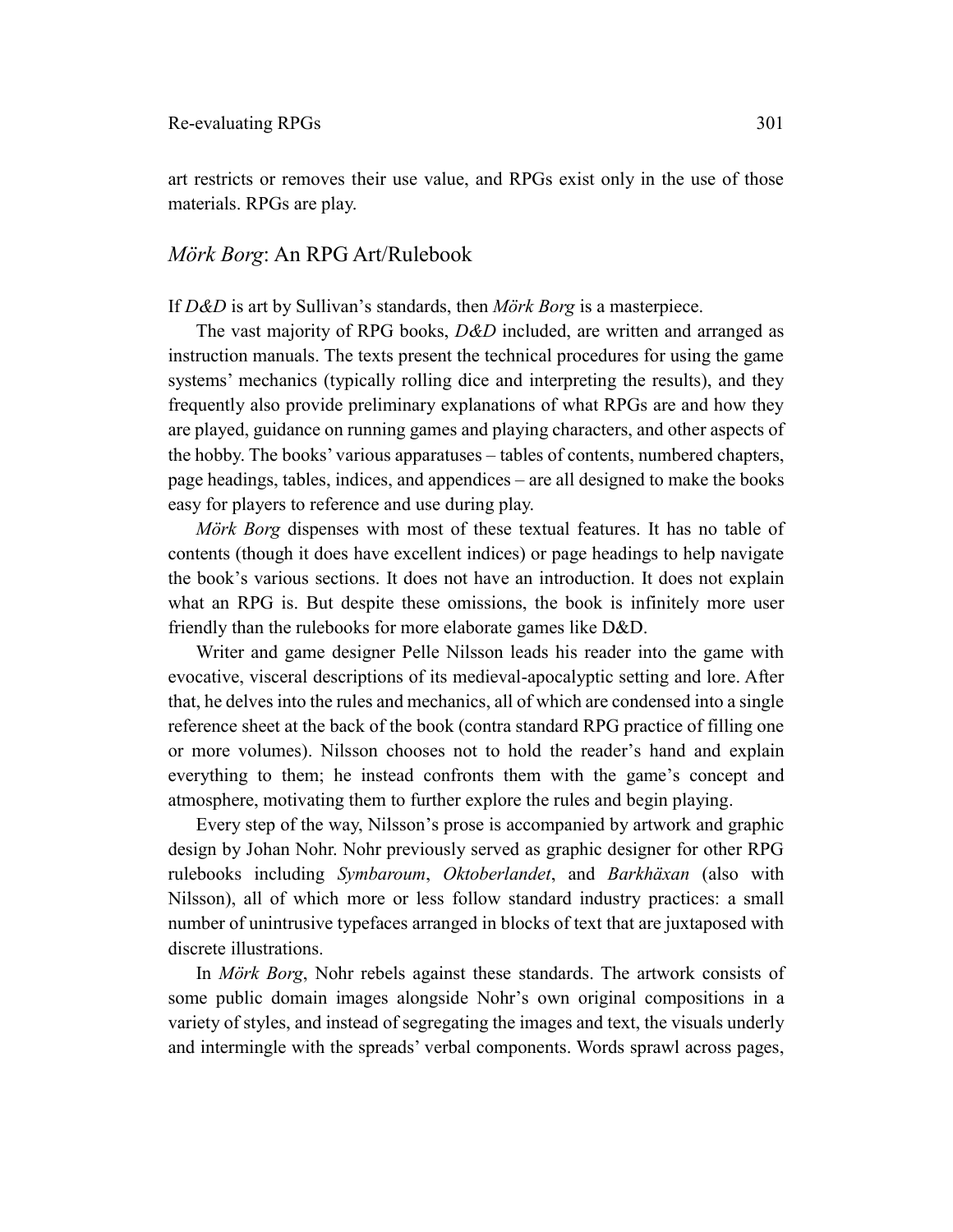refusing to be constrained by uniform grids or even normalized typographic conventions. The book contains over 100 different typefaces, and their presentation uses novel tactics (like drastic shifts in family and size) that recall the typographic experiments of early modern poet-artists like Francisco Marinetti and Ilia Zdanevich.

Nohr's layouts and design choices do not neutrally convey the prose and juxtapose it with pictures. He brings the two into close connection through their shared visual expressiveness, which reinforces *Mörk Borg*'s tone and setting. The sheer visual diversity helps the reader navigate just as well as formal chapter breaks and headings could, but with far greater appeal and engagement. The physical book itself also features a host of novel design choices like black light reactive pigments, a printed marking ribbon, reflective foil, and debossed text on the spine that glows in the dark.

All of these verbal, visual, and material choices cleave to the aesthetics of punk and heavy metal music subcultures, reinforcing *Mörk Borg*'s overtly transgressive nature. It challenges preconceptions of what RPG rulebooks can be: functional technical documents, yes, but also richly creative art pieces. But none of this speaks to the actual experience of playing *Mörk Borg*. Nilsson and Nohr set the tone for play, shape the reader's perception of the anticipated experience, and inform their actions as players. From those actions, a narrative will emerge, but even the most literary plot and character arcs will result from player agency and creativity within the game's constraints. The game and the play experience are informed by the rule/artbook but are not identical to the book's art, graphic design, or prose.

The materials are not the game, and so this raises the question: is the act of playing RPGs an artistic form? Theatrical forms of play are already recognized as such, and Daniel Mackay's *The Fantasy Role-Playing Game: A New Performing Art* places RPGs in this lineage of creative performance. However, Mackay's argument ultimately situates RPGs' aesthetic value in the inert, crystallized memory of the narrative that players retroactively construct. This, like Sullivan's argument, isolates artistic merit from play itself.

While similar forms like improvisational theatre certainly display the same sort of macro-level uncertainty that characterizes RPGs (at least from a player perspective), RPGs are an activity meant to entertain and gratify the players rather than an audience. They are not meant to be seen from the outside but experienced from within. And the experience of play does not consistently (or even necessarily) conform to the artistic standards of literature, film, or theatre; pacing and narrative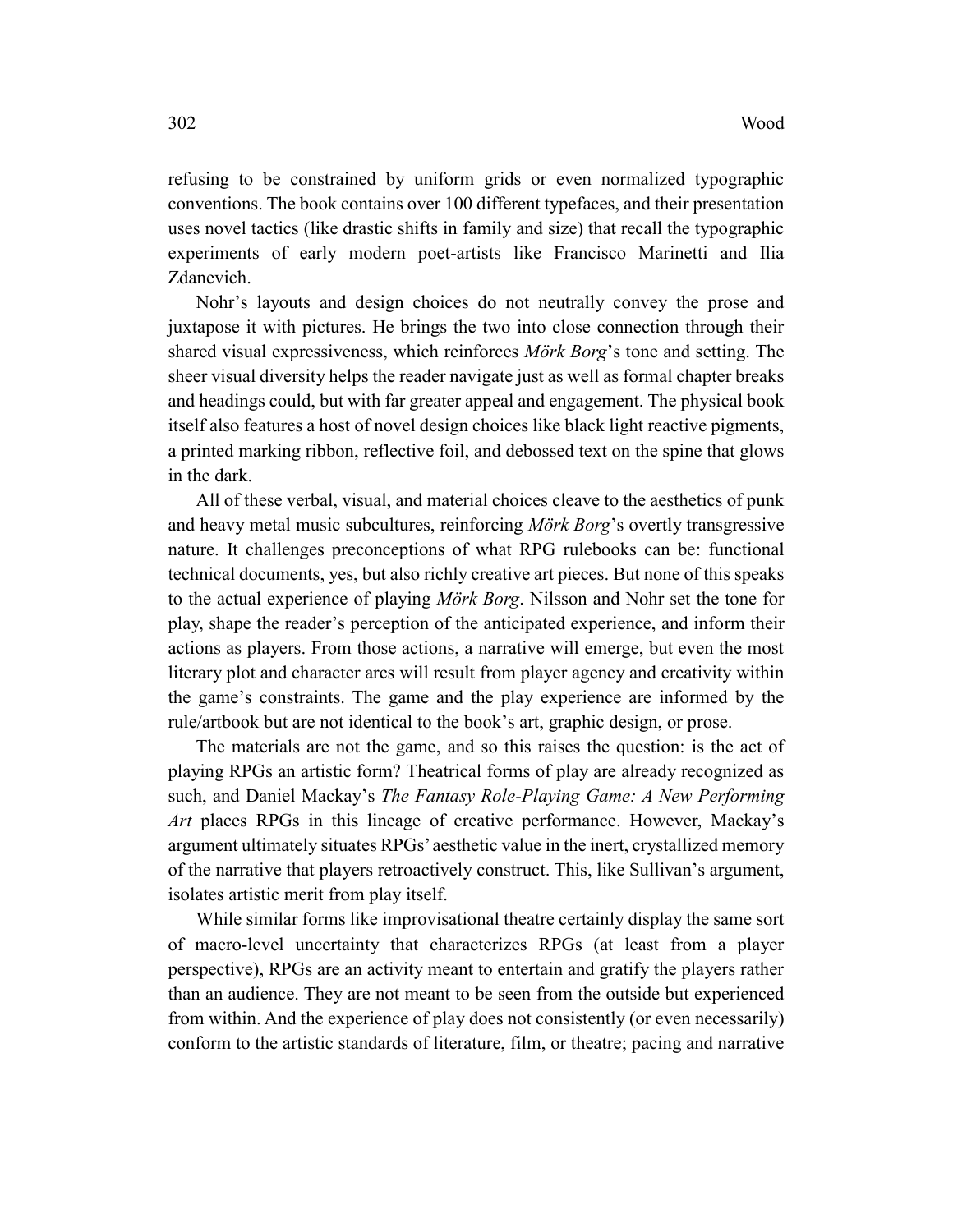focus rarely, if ever, meet our expectations of well-wrought plots found in sophisticated examples of storytelling. But despite its non-conformity to those standards, play and art still share certain characteristics. This similarity prompts a re-evaluation of the fundamental question: is the act of play itself a form of art? Or does this concern divert us from another, more fundamental question: is art a form of play*?*

# Play as the Foundation of Culture

Johan Huizinga's *Homo Ludens* is an important inquiry into play that does not subordinate it to external values (for example, psychological interpretations of play and its utility for the organism). To examine play itself, Huizinga identifies its fundamental characteristics, and his definition continues to be a valuable and influential one. He writes:

Summing up the formal characteristics of play we might call it a free activity standing quite consciously outside 'ordinary' life as being 'not serious', but at the same time absorbing the player intensely and utterly. It is an activity connected with no material interest, and no profit can be gained by it. It proceeds within its own proper boundaries of time and space according to fixed rules and in an orderly manner. It promotes the formation of social groupings which tend to […] stress their difference from the common world. (13)

Huizinga makes six key points worth emphasizing here: 1) Play is freely engaged; it can't be mandated or coerced. 2) Play is disconnected from ordinary life; mundane concerns do not apply within the field of play. 3) Play is intrinsically compelling and satisfying; it is not fundamentally connected to or motivated by any external goal or objective. 4) Play observes definite limits in space and time; it only happens in a certain place and duration. 5) Play operates according to special rules; these govern players' actions but do not apply to the external world, the rules of which likewise do not necessarily impose on play. 6) Play tends to establish a community that persists beyond the place, time, and activity of play; players develop cohesive bonds and a sense of being "apart together" (Huizinga 12).

These characteristics overlap those Sullivan derives from Paglia, which he uses to evaluate RPGs as art. To qualify as art, the object of interpretation must be "spellbinding" (Sullivan 41) (point 3 above); "sacrificial" (41) and having "nothing to do with morality" (42) (point 2 above); provide a "'transformative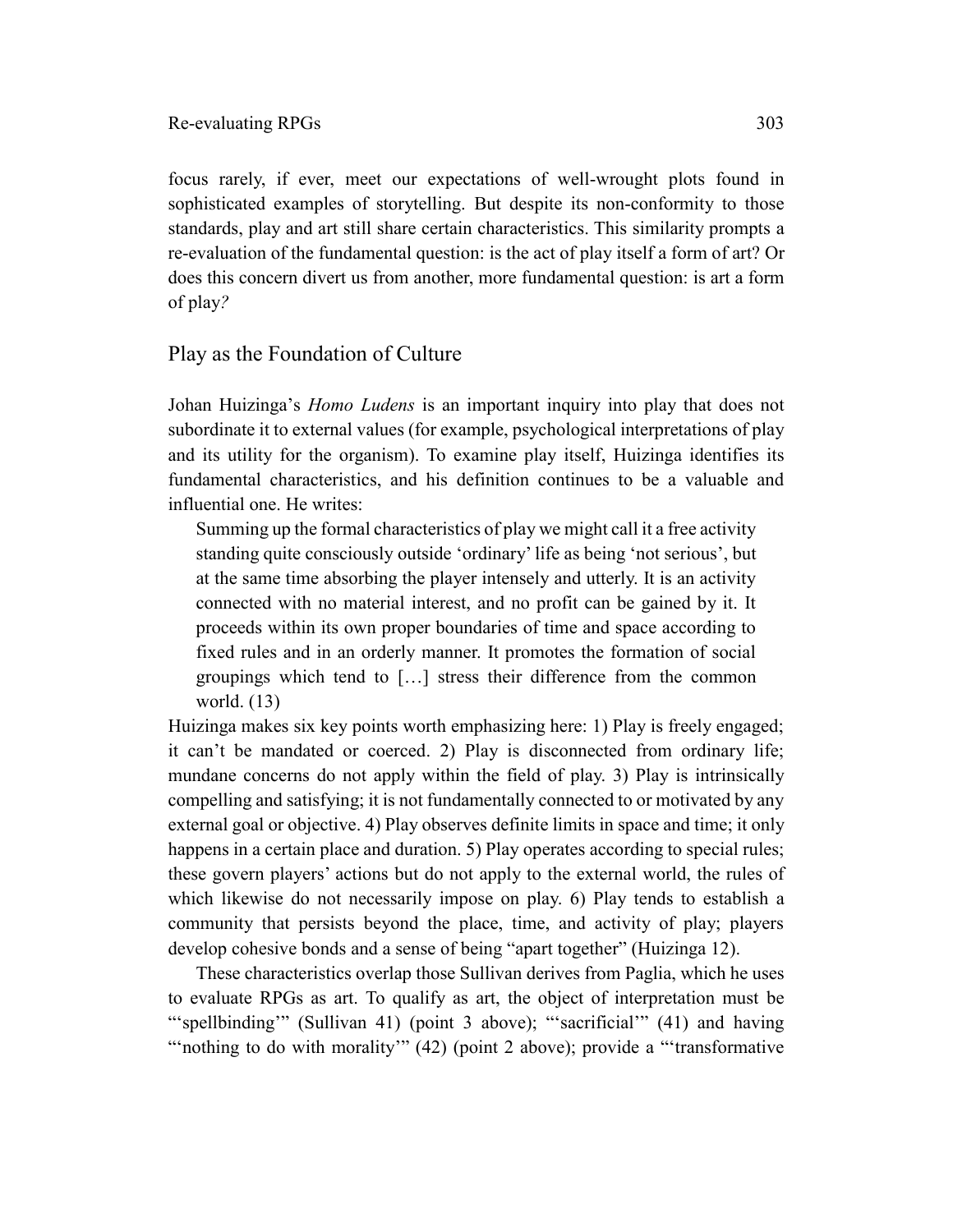place" (43) (points 4 and 5 above); serve as "'a ritualistic reordering of reality" (42) in order to "'tame aspects of reality, life, and nature'" (43) (point 5 above); and be "'aggressive and compulsive'" and "'scandalous'"  $(42)$  (points 2 and 3 again).<sup>2</sup>

Huizinga explains these similarities by arguing play is pre-cultural but does not end when culture begins; instead, it influences and shapes all manifestations of culture including artistic creation, to which Huizinga devotes two chapters. So rather than confirming games as art, we can instead qualify art as forms of play, and the artist's creative work manifests the play impulse in culture. The verbal and visual products – what we consider the art itself – are the static residue of that artist's play within their chosen medium.

We can evaluate the artistic and literary merits of RPG books' visual and verbal components, but this perspective forecloses on games' participatory nature. Games, like acts of artistic creation, are ergodic; they require effort and conscious decisionmaking, not a one-sided reception of words and images. We can consider the merits of an RPG book's graphic design and narrative structure (in the case of pre-written adventures or quests), but as Sullivan points out, the book is not meant to be read but to be used, and in the act of using the book (playing the game), the nature of the object fundamentally changes. When we talk about the quality of writing or images, we're evaluating static, non-interactive forms, and we necessarily ignore the crucial play dynamic that drives RPGs.

In *Man, Play and Games*, Roger Caillois takes Huizinga's project even further by describing how social interactions in play and games serve as templates for "serious" interactions outside the game's boundaries, further emphasizing how society and culture solidify from and preserve play impulses. In addition to establishing games' fundamental role in shaping culture and civilization, Caillois also contributes another important attribute that is especially relevant to consideration of RPGs: uncertainty. Games are experiences "the course of which

 $\overline{a}$ 

<sup>2</sup> The mandate that art "'involves sexuality'" (Sullivan 43) is a necessary component of Paglia's critical project but need not be for others – particularly for those that seek to consider play without recourse to external concerns. Sullivan elides this criteria by citing *D&D*'s sexual naivety, which is superficially correct; however, the history and culture of the game are heavily biased toward heteronormative masculine ideals, although this isn't universal and is becoming increasingly balanced by greater representation in gaming communities.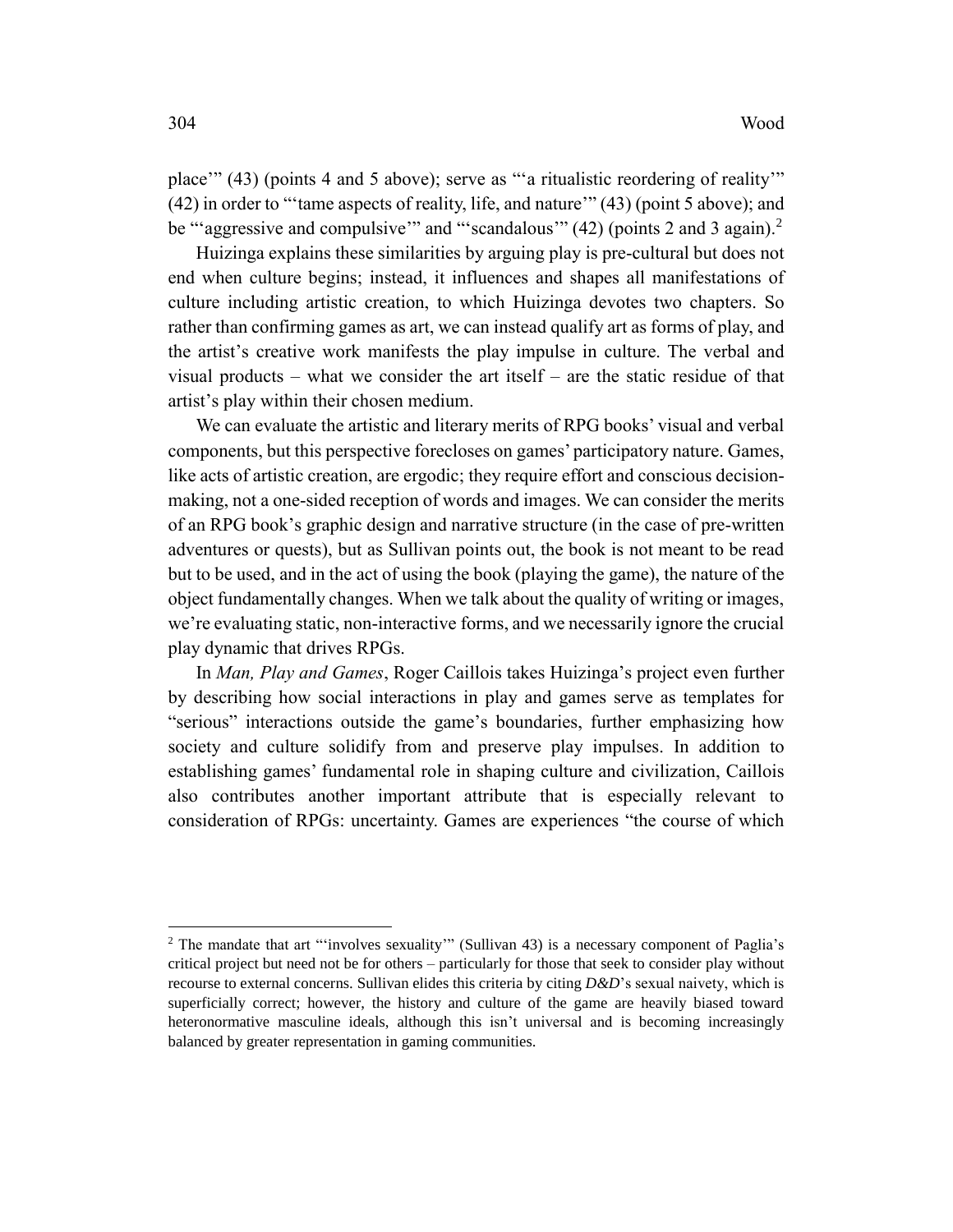cannot be determined, nor the result attained beforehand, and some latitude for innovations being left to the player's initiative" (Caillois  $9$ ).<sup>3</sup>

In RPGs, this uncertainty frequently stems from the game's randomization mechanics (dice, cards, etc.) as well as group decision-making, which prevent play from becoming a string of arbitrary events. Uncertainty at the micro- and macrolevels introduce conflict and obstacles that players must overcome – unlike a novel's reader or a play or film's audience, who simply observe conflicts' inception, development, and resolution. Gamers must instead resolve these conflicts themselves. This constitutes RPGs' improvisational element that Sullivan describes, and this variability is a fundamental feature that sets RPGs apart from the non-ergodic arts.

# Revelry as an Analogy of Play

 $\overline{a}$ 

Huizinga consistently draws attention to play's intimate relationship with festivity and revelry. This resemblance derives in no small part from festivity's own ties with religious ritual, itself a highly orderly form of representation (one of Huizinga's fundamental play categories, the other being competition). He and Caillois alike make much of play's direct relationship to religion and ritual, both of which order cultures and inform the art they produce.

To better understand this connection, we can turn to Mikhail Bakhtin's *Rabelais and His World*, a study of carnival culture's influence on the works of François Rabelais, whom Huizinga dubs "the play-spirit incarnate" (181). In Bakhtin's introduction, he addresses the shape and scope of medieval carnival culture, which he describes as "a second world and a second life outside of officialdom" (11). This world embraces all people but rejects the rules of their normal world, opting instead for "laws of its own freedom" (7), temporarily liberating participants "from the prevailing truth and from the established order" by suspending "all hierarchical rank, privileges, norms, and prohibitions" (10).

Compare Huizinga's definition of play above to these points and to Bakhtin's summary description of the carnival-grotesque form's function in the literary tradition:

<sup>3</sup> Costikyan, cited above, concisely and engagingly summarizes Huizinga's and Caillois's ideas in the context of tabletop gaming.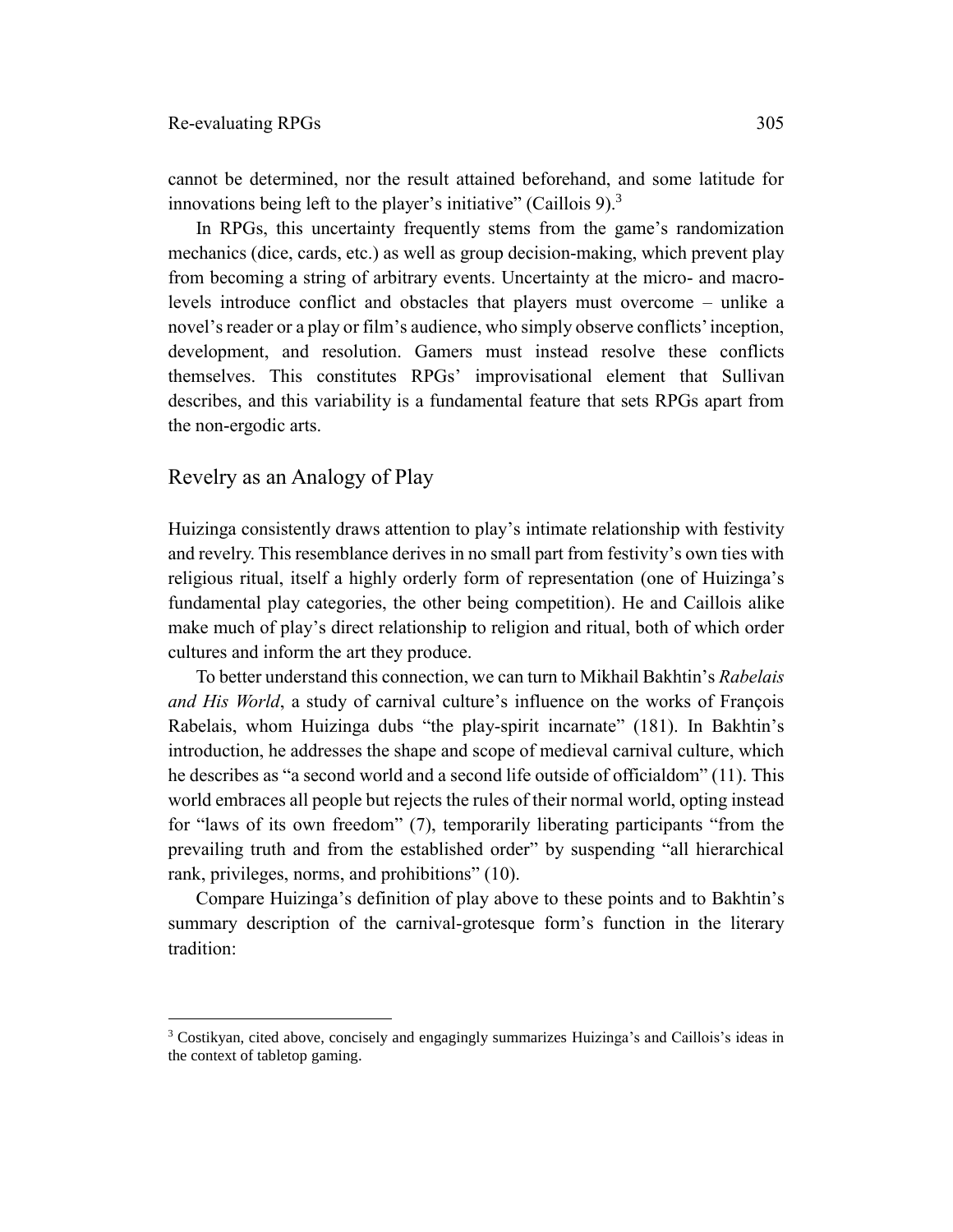to consecrate inventive freedom, to permit the combination of a variety of different elements and their rapprochement, to liberate from the prevailing point of view of the world, from conventions and established truths, from clichés, from all that is humdrum and universally accepted. The carnival spirit offers the chance to have a new outlook on the world, to realize the relative nature of all that exists, and to enter a completely new order of things. (34)

Bakhtin associates festivity with a "strong element of play" (7), and with good reason: he and Huizinga are self-evidently addressing the same cultural impulse. So the question of qualifying games – as an active engagement, not a set of materials – as an artform can be clarified by asking if carnival culture is also an artform.

The material artifacts of festivals like Mardi Gras certainly possess artistic qualities and merits. Again, the materials are not the activity any more than a map is the territory it depicts, or a critical essay is the poem it interprets. Bakhtin himself denies carnival, with its "strong element of play," the status of art: "[carnival] does not, generally speaking, belong to the sphere of art. It belongs to the borderline between art and life" (7). Bakhtin's answer sets a concrete precedent and analogy for rejecting play as an artform. Instead, it points us toward a different interpretation of RPGs: as an analogous form, similar but distinct, the study of which requires a different set of methods and values.

#### Play as Complex Communication

In *Gaming: The Future's Language*, Richard D. Duke characterizes games as a complex form of communication. Duke is primarily concerned with games that serve a practical educational purpose within an institution or organization. Simulations used in grade schools are one example. For instance, when learning about personal finance, a student is assigned a profession, salary, family, and expenses; within the simulation, they make a budget, purchase necessities, pay debts, and builds savings. Through the game, they gain personal, practical knowledge of money management and finance. Another example is Model United Nations programs, which focus on governance, international conflict, and other political concerns.

Activities like these allow players to explore and better comprehend the largescale systems that constitute the world around us. Games present abstracted versions of those systems, enabling individuals to construct their own holistic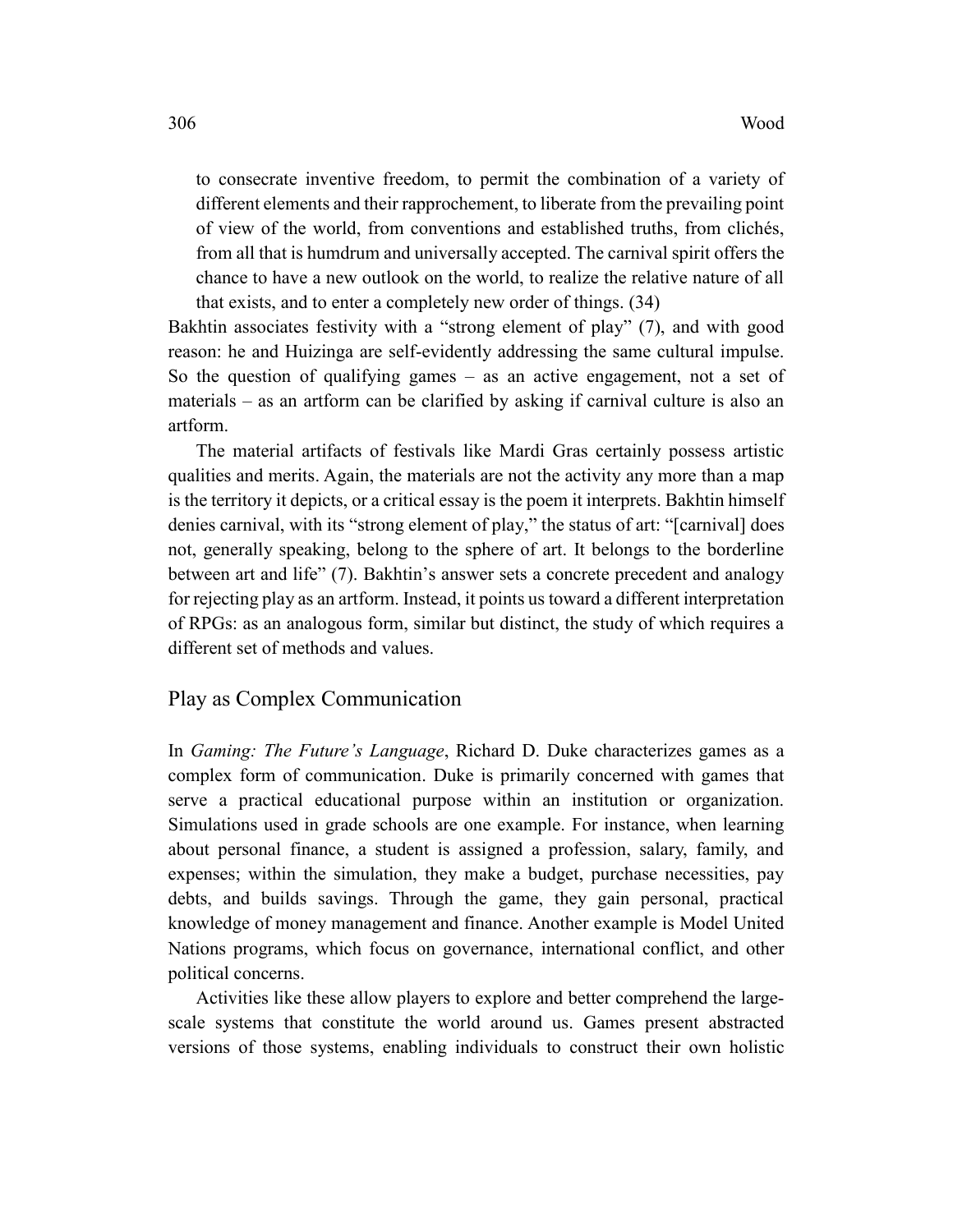understanding of large-scale situations that may otherwise be incomprehensible. Duke argues that games therefore are a means of curing fundamental problems plaguing our society, all of which have arisen due to the inadequacy of sequential communication (images, writing, film, and hypermedia) for conveying actionable knowledge about complex problems.

Traditional media all deploy relatively simple modes of communication. The first is the monologue, a single person communicating to an audience of one or more. The next is dialogue, in which two individuals communicate with one another. The third is the sequential dialogue, wherein one speaker communicates with a number of isolated interlocutors who do not directly interact amongst themselves. All of these modes rely on linear sequence and relatively passive reception of a message.

Games, on the other hand, Duke calls "multilogue": a pattern of interaction that draws lines of simultaneous communication amongst multiple participants (rather than anchoring exchanges to a central speaker or source). This networked structure permits the free play of interaction, investigation, and the adoption of novel perspectives and approaches to problem solving. Games are therefore able to convey complex content and build holistic knowledge more intelligibly and effectively than linear modes of communication. Multilogues facilitate a heuristic understanding that is future oriented, flexible, and better able to comprehend and solve emerging problems. Traditional modes of communication, in contrast, emphasize memorization of information to be recalled and used regardless of how well suited it is to a particular conflict or situation.

RPGs are a means of mutual engagement, and players are able – through the game's vocabulary and mechanics – to discuss and resolve a problem in which they all have some interest. Players of Dungeons & Dragons may be interested in the problem of fighting orcs and taking their treasure – a competitive, mechanicsoriented problem. A game of Fiasco, on the other hand, orients around "powerful ambition and poor impulse control" (Morningstar) – a more psychological and social problem. But in all cases, a conflict that demands a satisfying resolution motivates communication amongst players, just as Duke describes.

In *The Elusive Shift*, Peterson describes how early RPGs explicitly situate themselves as existing and functioning in the act of communication. Of D&D, he writes: "At the most basic level, players participate in the game of *D&D* by talking to the referee. In lieu of any overview of its operation, *D&D* tries to teach by example, through a sample transcript of a dungeon adventure that records a spoken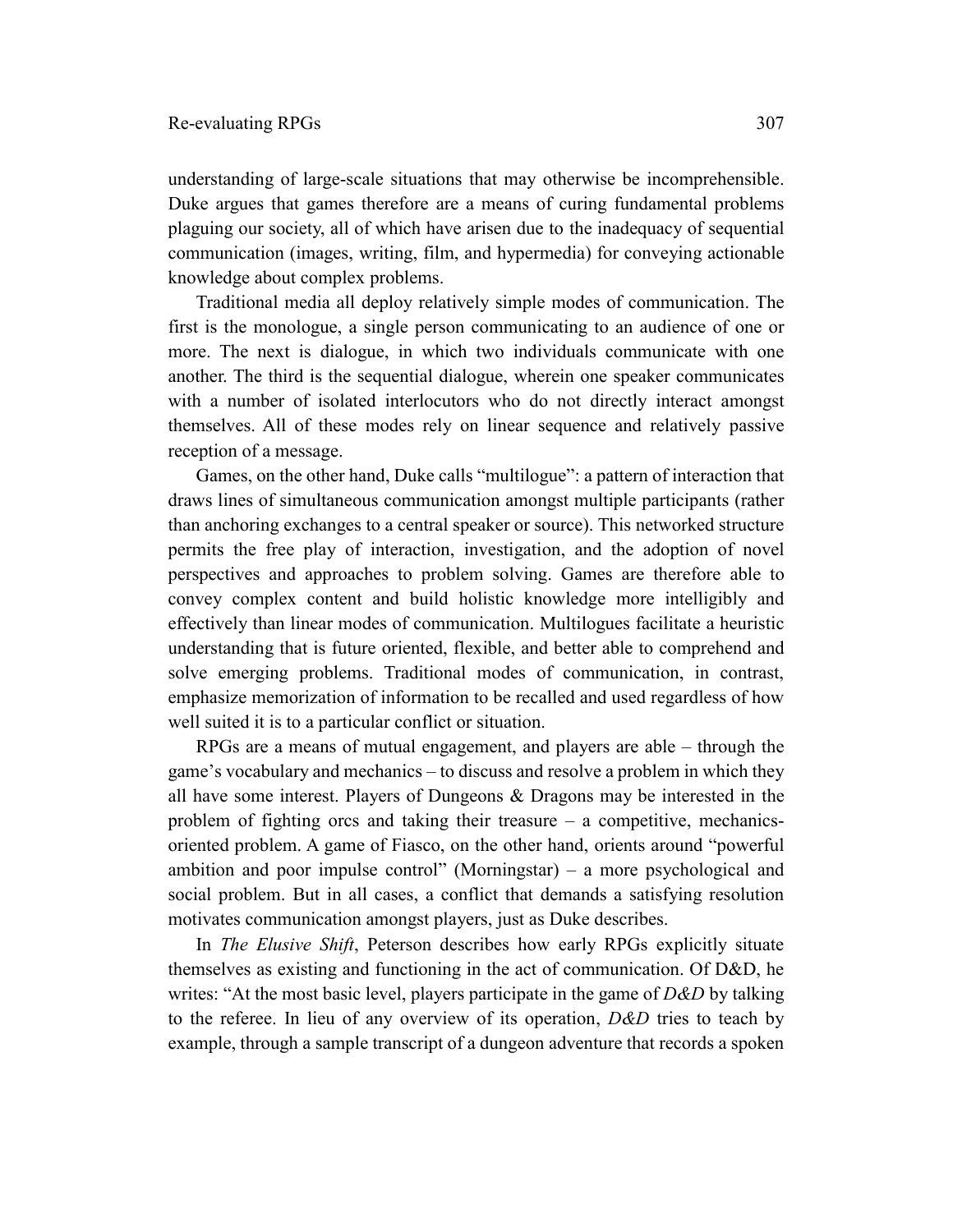exchange" (38). The book's second chapter, "How to Play," details how other early RPGs likewise emphasize play's foundation in verbal exchange. From RPGs' inception, the notion that these games exist in and as communication has been a fundamental (if not always explicitly recognized) assumption.

Duke organizes the broad categories of communication on a continuum of complexity. At one end sits primitive communication consisting of informal vocalizations and gestures as well as simple, formal communication like semaphore. Next is advanced communication, which includes spoken, written, technical, and artistic forms. Finally, integrated communication exists in multimedia forms and "future's language," of which gaming and simulation are primary manifestations.

In Duke's taxonomy, games are more sophisticated than art just as art is more sophisticated than hand signals.<sup>4</sup> As Huizinga explains, play itself – the defining activity of games as ergodic activities – precedes these cultural forms, and play crystallizes into artforms defined by certain limiting conditions. All of these – images, spoken language, writing, and other media – can be integrated into games, which maintain play's active and interactive nature. However, a given game's value or function isn't isolable in any one of the game's materials. The game itself is a complex system that exceeds the sum of its integrated parts and materials even as it permeates and imbues them with greater significance than they would possess apart from one another.

# RPGs as Communication: D&D contra Fiasco

RPGs as a form of communication can be better illustrated by stripping away one of the games' common (but not universal) features: emphasis on dice and arithmetic. There is currently a strong trend in the small press and indie RPG space toward rules-light and minimalist systems. These games resist using rules and mathematics to meticulously simulate reality within the game; instead, they tend to rely more on character roleplaying and personal creativity to drive engagement and entertainment.

 $\overline{a}$ 

<sup>4</sup> Duke consistently places "art" in quotations when referring to the craft and quality of games and simulation. In Chapter 5, "The Game Design Process," and in Appendix A, "Specifications for Game Design," Duke uses the term *art* in the sense of skilled craft – the "art" of creating an effective, efficient game in the same sense that a furniture maker has mastered the "art" of designing a comfortable, aesthetically pleasing chair.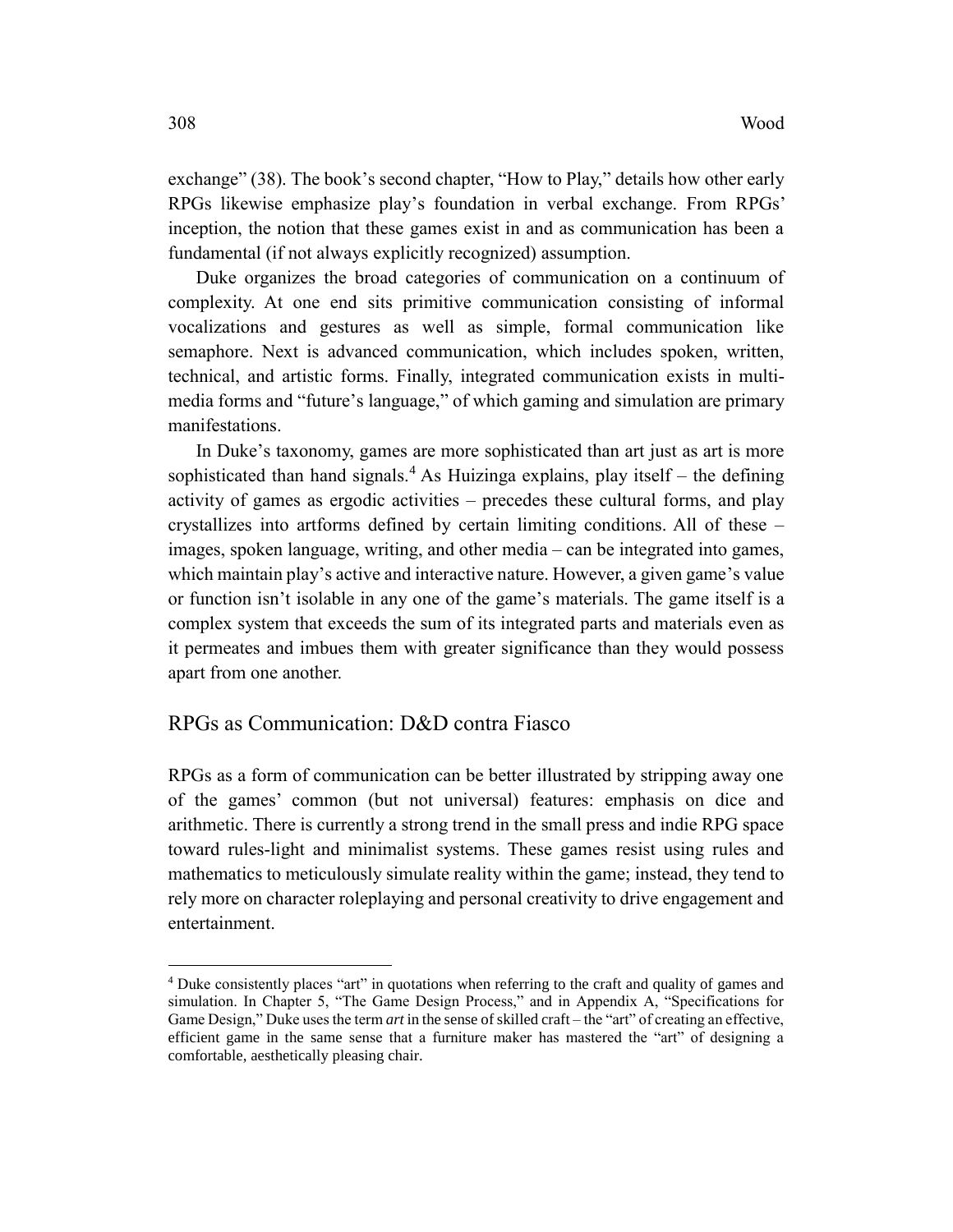This shift creates two significant effects. First, restrictions embodied in the games' rules are pared away, and so player agency increases. Second, this trend works against the assumption that random numbers and arithmetic are primary tools for resolving conflicts and challenges; in many cases, no straightforward formal solution applies. This places a greater emphasis on description and creative problem solving, both of which rely on critical thought and expressive language instead of comparing numbers.

The best examples are games that have minimal mechanics. They require few die rolls or calculations, and without the formal clutter, RPGs' character as a mode of communication comes into sharper focus. In many RPGs, one player runs the game; they're called the dungeon master (DM), game master (GM), or some variation thereof. This type of game is very centralized, hierarchical, and asymmetrical; it is usually organized and run by the GM, who arbitrates the rules, describes settings and situations, and portrays ancillary characters. The GM represents the world and its inhabitants for the other players, and the players describe their own characters' actions to the GM.

Games that forego GMs are more decentralized and tend to grant greater, more equitable agency to all players. One of the premier examples is Fiasco, which is designed to facilitate a conflict- and character-driven plot. It stands in sharp contrast to D&D and many other RPGs due to its extremely minimal mechanics and its distinctly different play experience.

GM-centric games like D&D hinge on a self-evidently lopsided balance of power, but objective numerical values and die rolls keep the game fair for all players. Consequently, characters are explicitly defined numerically: a fighter with 20 strength and 8 wisdom is incredibly strong but relatively dim, while a wizard with 18 intelligence and 4 charisma is very smart but not proficient in social situations.

Because it defines characters through numbers, D&D mechanically creates challenge and conflict by setting numerical difficulties for tasks. Players complete these tasks by rolling dice and calculating actions' outcomes based on their attributes, skills, and other quantitative values. The rulebooks provide specific procedures for attacking monsters, climbing walls, picking locks, swimming through turbulent waters, disarming traps, wrestling giants, and all of the other deeds that define fantasy heroes.

Climbing a tower to save a captive is an action-driven conflict, and in D&D, it would be established and resolved largely through the game's mathematical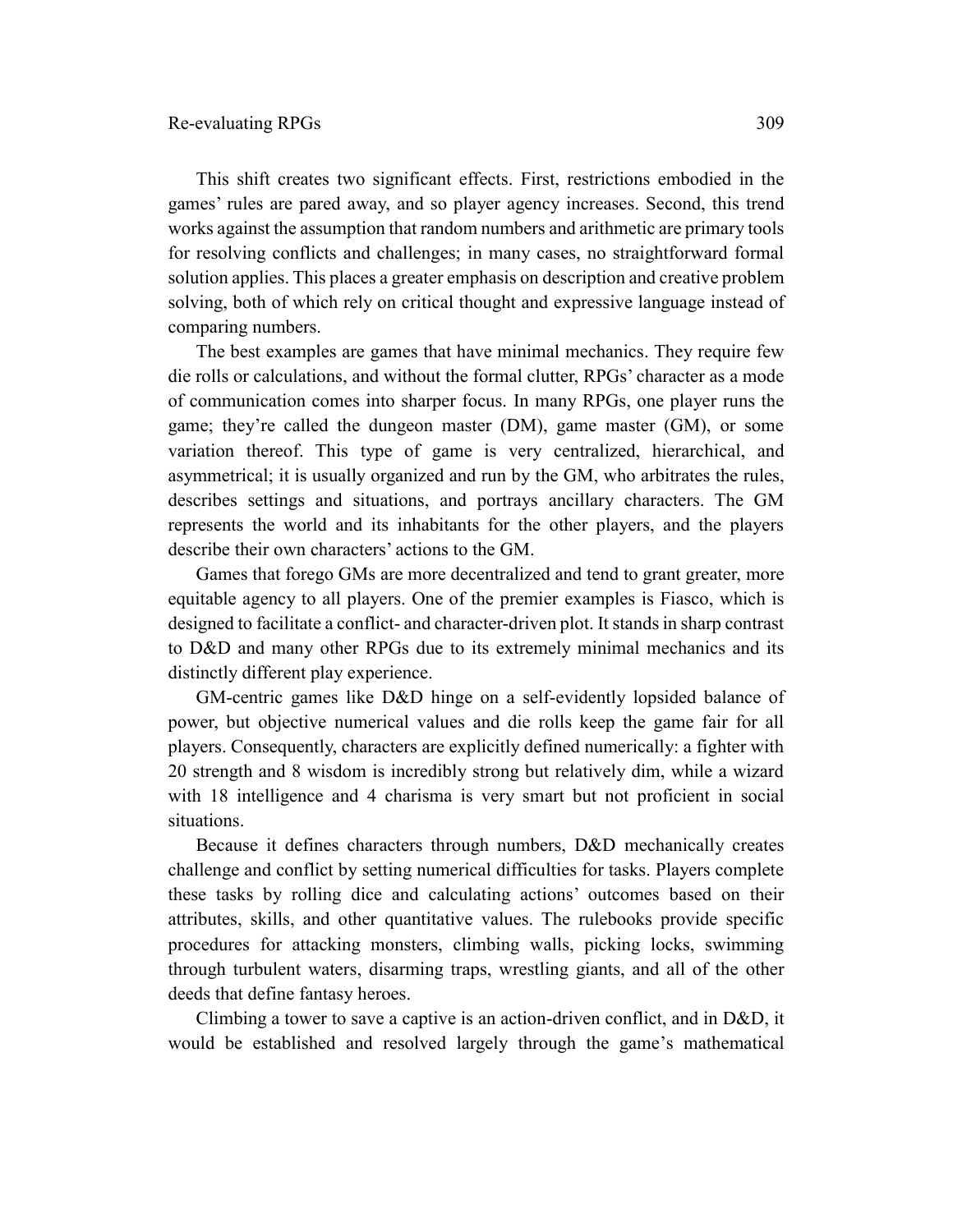mechanics. But swindling your stepbrother out of his inheritance by blackmailing his wife is a character-driven conflict, and in Fiasco, that conflict is established and resolved through conversation amongst players, not by rolling dice and comparing numbers. Characters in Fiasco are defined by desires and relationships. Gameplay consists of leveraging those relationships to achieve the character's goals while thwarting or subverting other characters. A set of elements designed to establish and escalate a conflict enables a plot to emerge through player choices and interactions.

In Fiasco, these interactions play out over a set number of scenes. Each scene is primarily devoted to interactions between two spotlighted characters. Players who aren't active participants in a particular scene can award a die to determine whether a character wins or loses that scene's conflict. The dice are only rolled three times during the game: to establish narrative elements, to create a major midgame plot twist, and to determine characters' fates after the overarching conflict resolves. In the absence of die rolls and calculations, Fiasco players spend the vast supermajority of their time sitting and talking to one another, whether speaking in character, describing their actions, or contributing details to a scene. Even the act of distributing dice is a form of communication: it signals a decision about which character gains the upper hand in a particular interpersonal conflict.

As a result of being more verbally than mathematically based, Fiasco bears stronger, immediate resemblance to improvisational theatre, which is likewise driven by prompts and player creativity. In both cases, the experience is shaped entirely by players communicating verbally and physically with one another. Together, they explore a complex problem, develop a unique narrative, and – for better or worse – devise a solution through their mutual interactions.

# RPGs as the Solution for the Problems of RPG Scholarship

In "The Hidden Art," Laws admits that RPG criticism faces a serious obstacle: "interactive gaming is in its very essence highly resistant to critical analysis" due to the fact that "all participants are creators" (95). Moreover, directly observing RPGs as complex communication inevitably alters the nature of that communication; "to watch a session […] will change its very nature," making inquiry into RPGs the "Schrödinger's cat of art criticism" (Laws 96). Likewise, Duke concludes his own discussion of observing gameplay on a similar note: "Observers in a game are invariably negative forces" (108).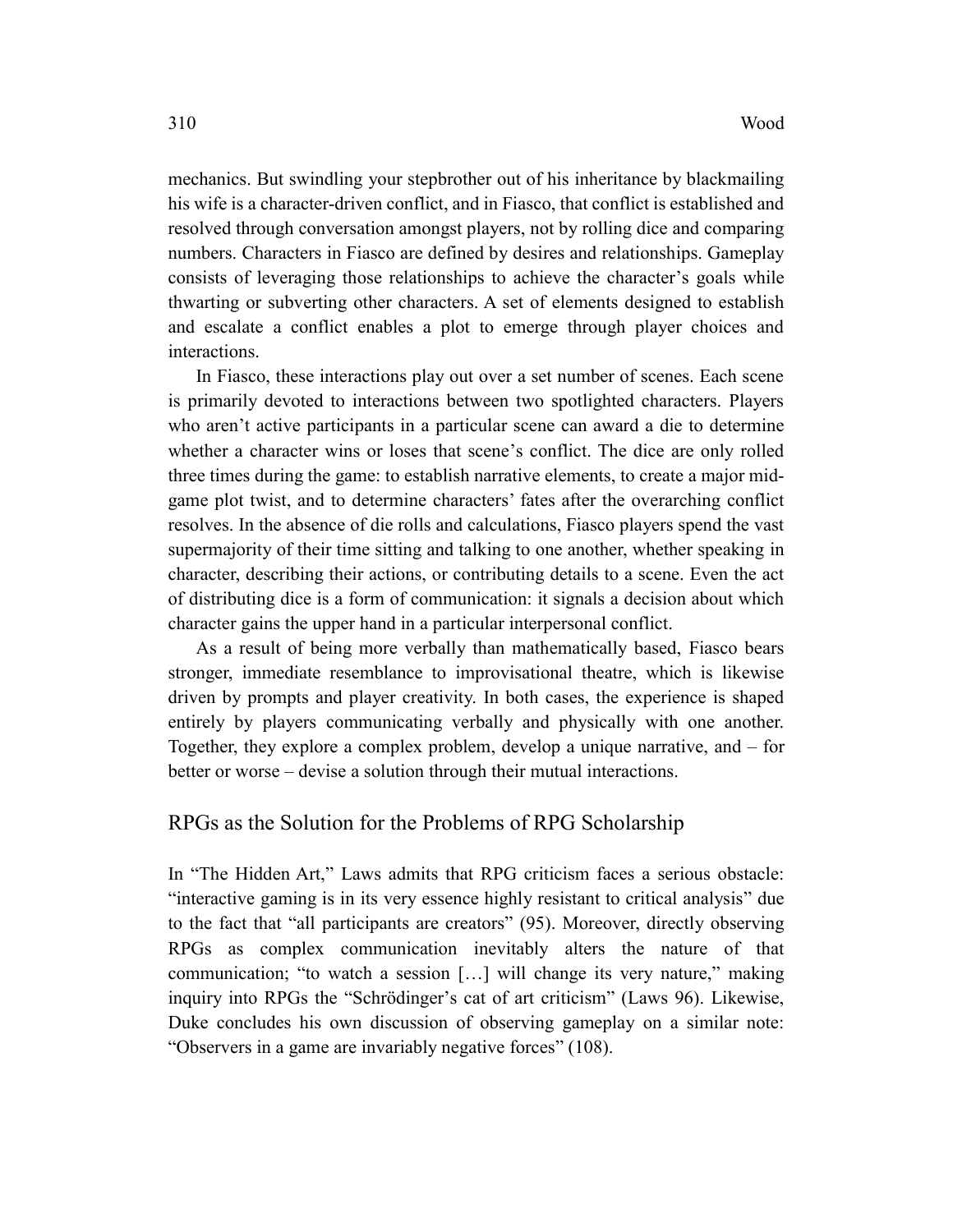In lieu of imposing external standards and practices, the most productive route to RPG criticism and theory is from the inside out. This is the approach taken by invested scholars publishing in journals like *Analog Game Studie*s and *The International Journal of Roleplaying* as well as those informally discussing RPGs at conferences, in zines, and on forums and social media.

Peterson, in *The Elusive Shift*, describes the early critical consideration and theorization of RPGs, which was integral to playing the games; *D&D* initially gave players some rules and a sample of play, and different fan bases (wargamers and collaborative storytellers) took gameplay in distinctly different directions: highly competitive and mechanics-oriented, and highly cooperative and narratively oriented, respectively. The early debates over the "correct" way to roleplay culminated in Glenn Blacow's typology of play styles, which set the tone for ensuing discussion.

In the 1990s, digital communities took up the same problem and began devising alternative solutions. Here, the conversation began first by describing player types before evolving into debates about in-game decision-making that produced the threefold model summarized by John Kim. That model in turn gave rise to other schemas concerned with how players pursue goals (Ron Edwards's GNS) and the desires that inform those goals (Scarlet Jester's GEN).

Although these models differ in their specifics, they (and others in the same genealogy) agree that different games accommodate different player preferences. According to these abstract frameworks, whether a game achieves a status analogous to art is a matter of preference. Those preferences themselves involve assumptions and interpretations no less covert or consequential than the notion that games can be art. And falling back on matters of taste doesn't bring anyone any closer to more adequate critical and theoretical understandings of RPGs.

Because games are complex, the problem of modeling them is likewise complex. But Duke presents games as ways of solving complex problems by modeling their dynamics. So perhaps critical discussions of RPGs can most effectively advance by modeling RPG theory itself in an RPG. This concept is implicitly prompted by Fish and Kuhn, who use games and play as analogies for discussing the dynamics of interpretive communities. In his discussion of Kuhn's notion of incommensurability, Paul Feyerabend (whose call for counter-inductive investigation motivates my own argument) does likewise. But given Feyerabend's anarchist epistemological project in *Against Method* and his personal history as a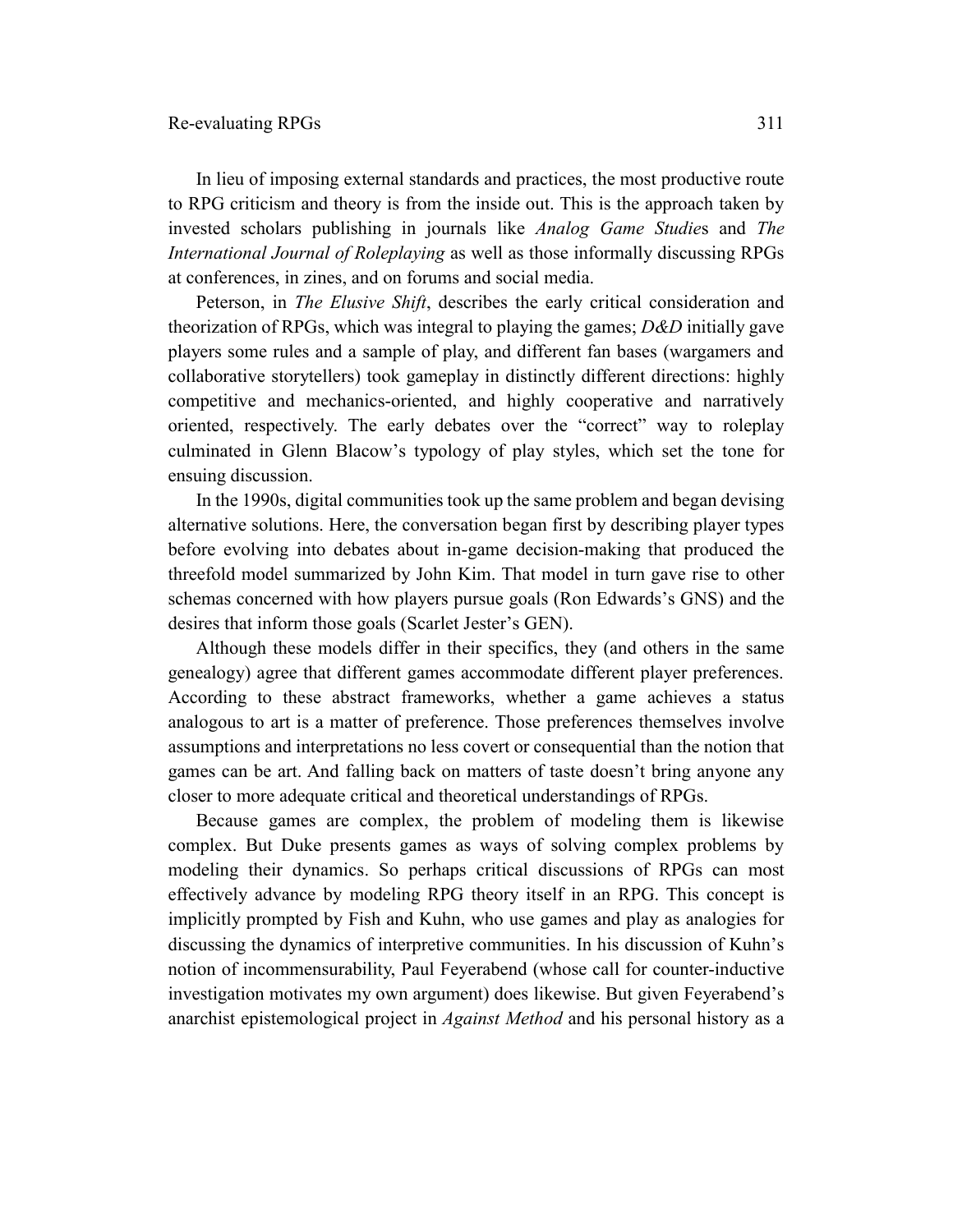performer (which informed his philosophical career), his gesture toward play is probably more intentional and serious than Kuhn's and Fish's.

James P. Carse, in *Finite and Infinite Games*, provides a useful roadmap for designers by sketching the ways a vast array of social and cultural activities can be understood as games. These games are played by people who have simply strayed too far into seriousness and forgotten that they're freely engaging in closed activities that they can opt out of. Scientific and literary theoretical concerns are already framed as games by Kuhn and Fish, and from Carse's point of view, RPG theory is also already a game – practitioners simply need to un-forget that this is the case.

# In-Conclusion

RPG discourse currently labors under values not its own. It attempts to subordinate RPGs to a paradigm that fails to account for games' fundamental differences from other modes and forms of culture. In accepting this imposition, we apply external standards and attempt to legitimize RPGs within the current interpretive paradigm, and we do so at the cost of more adequately understanding RPGs themselves.

To ask if RPGs can be art is, from Huizinga's perspective, analogous to asking if a wolf pup will grow up to be a golden retriever. From Duke's perspective, the problem is analogous to evaluating art exclusively using frameworks and terms meant for describing non-linguistic vocalizations and physical gestures.

RPGs simultaneously preserve and emphasize pre-cultural (and pre-art) play impulses while also elevating play to a level of sophistication and complexity that exceeds art's boundaries. On both sides, RPGs fall outside the realm of art and the criticism thereof. The situation borders on paradox, and understanding it means grappling with its inherent complexity. To do so, we must meet that complexity head-on through investigation that appears possible only through the medium of games themselves. In sum, the interpretive community engaging RPG theory and criticism – perhaps even more so than any other – must, in it is own efforts, match the playful creativity that defines the games they scrutinize and discuss.

Works Cited

Aarseth, Espen. *Cybertext*. Johns Hopkins UP, 1997.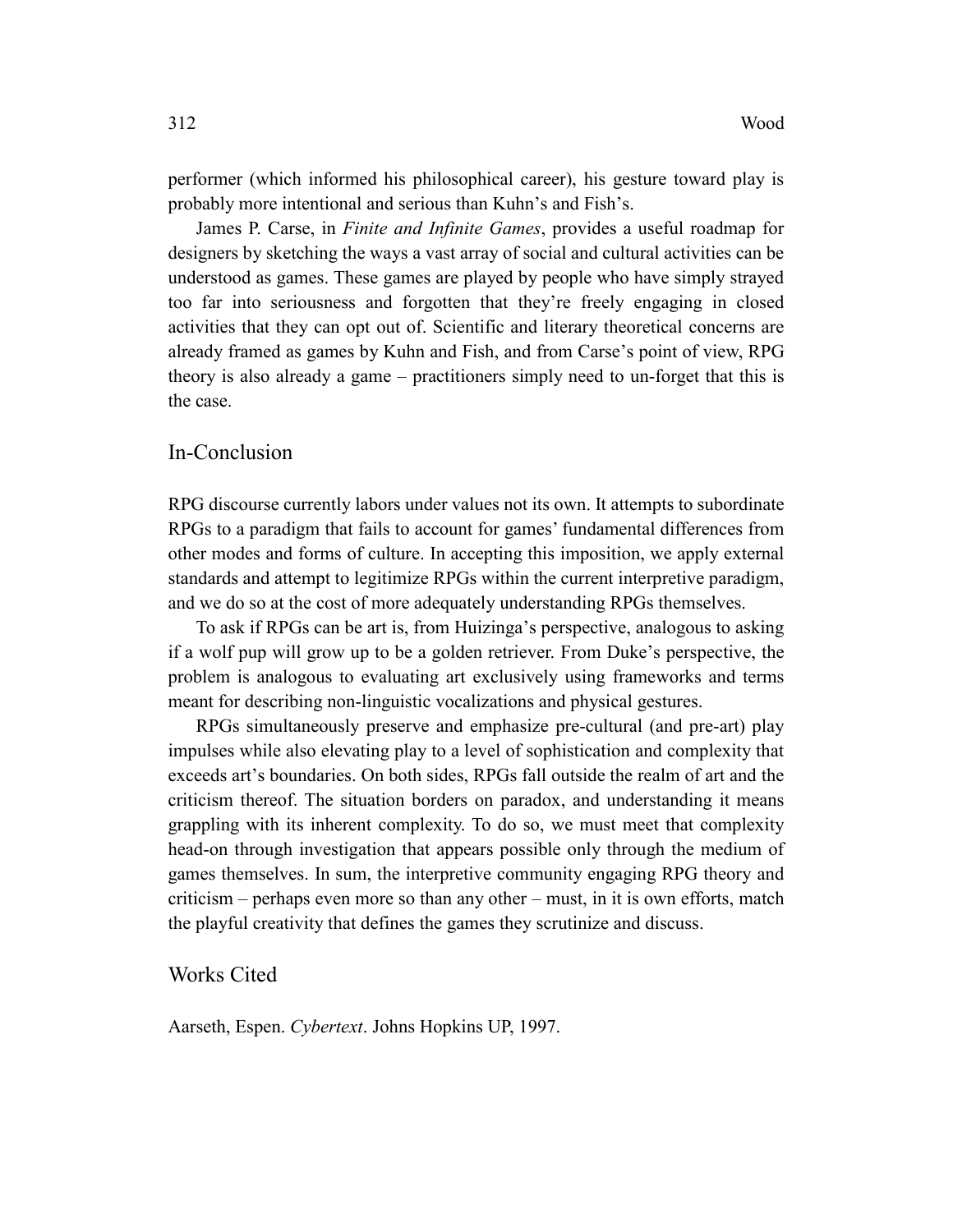- Ault, Donald. "In the Trenches, Taking the Heat." *International Journal of Comic Art Blog*, International Journal of Comic Art, 19 Apr. 2019, [http://ijoca.blogspot.com/2019/04/pioneers-of-comic-art](http://ijoca.blogspot.com/2019/04/pioneers-of-comic-art-scholarshipDonaldAult.html)[scholarshipDonaldAult.html.](http://ijoca.blogspot.com/2019/04/pioneers-of-comic-art-scholarshipDonaldAult.html)
- Bakhtin, Mikhail. *Rabelais and His World*. Trans. Helene Iswolsky, Indiana UP, 1984.
- Blacow, Glenn. "Aspects of Adventure Gaming," *RPG Theory*, [www.darkshire.net/jhkim/rpg/theory/models/blacow.html.](http://www.darkshire.net/jhkim/rpg/theory/models/blacow.html) Accessed 5 Nov. 2020.
- Caillois, Roger. *Man, Play and Games*. Trans. Meyer Barash, U Illinois P, 2001.
- Carse, James P. *Finite and Infinite Games*. Free Press, 1986.
- Costikyan, Greg. "I Have No Words & I Must Design." *Proceedings of Computer Games and Digital Cultures Conference*, ed. Frans Mäyrä, Tampere: Tampere UP, 2002, 9-33, [www.gamestudies101.com/i-have-no-words-i-must-design.](http://www.gamestudies101.com/i-have-no-words-i-must-design)
- Doctor Rotwang. "But Is It Art?" *Places to Go, People to Be*, no. 12, Apr. 2000, [www.ptgptb.org/0012/isitart.html.](http://www.ptgptb.org/0012/isitart.html)
- Duguid, Brian. "But I Know What I Like!" *Interactive Fantasy*, no. 3, 1995, 104- 9, [www.drivethrurpg.com/product/238073/Interactive-Fantasy-3.](http://www.drivethrurpg.com/product/238073/Interactive-Fantasy-3)
- Duke, Richard D. *Gaming: The Future's Language*. SAGE, 1974.
- Edwards, Ron. "GNS and Other Matters of Role-playing Theory." *The Forge*, 14 Oct. 2001, [www.indie-rpgs.com/articles/3.](http://www.indie-rpgs.com/articles/3)
- Feyerabend, Paul. *Against Method*. 3rd edition, Verso, 1993.
- Fish, Stanley. *Is There a Text in This Class?* Harvard UP, 1980.
- Huizinga, Johan. *Homo Ludens*. Beacon Press, 1955.
- Kim, Jon H. "The Evolution of the Threefold Model." *RPG Theory*, 16 Nov. 2005, [www.darkshire.net/jhkim/rpg/theory/threefold/evolution.html.](http://www.darkshire.net/jhkim/rpg/theory/threefold/evolution.html)
- ---. "The Origin of the Threefold Model." *RPG Theory*, 1 Aug. 2003, [www.darkshire.net/jhkim/rpg/theory/threefold/origin.html.](http://www.darkshire.net/jhkim/rpg/theory/threefold/origin.html)
- ---. "The Threefold Model FAQ." *RPG Theory*, [www.darkshire.net/jhkim/rpg/theory/threefold/faq\\_v1.html.](http://www.darkshire.net/jhkim/rpg/theory/threefold/faq_v1.html) Accessed 6 Nov. 2020.
- Kuhn, Thomas. *The Structure of Scientific Revolution*. 3rd edition, U Chicago P, 1996.
- Laws, Robin D. "The Hidden Art." *Interactive Fantasy*, no. 1, 2012, 90-7, [www.drivethrurpg.com/product/238071/Interactive-Fantasy-1-InterAction.](http://www.drivethrurpg.com/product/238071/Interactive-Fantasy-1-InterAction)